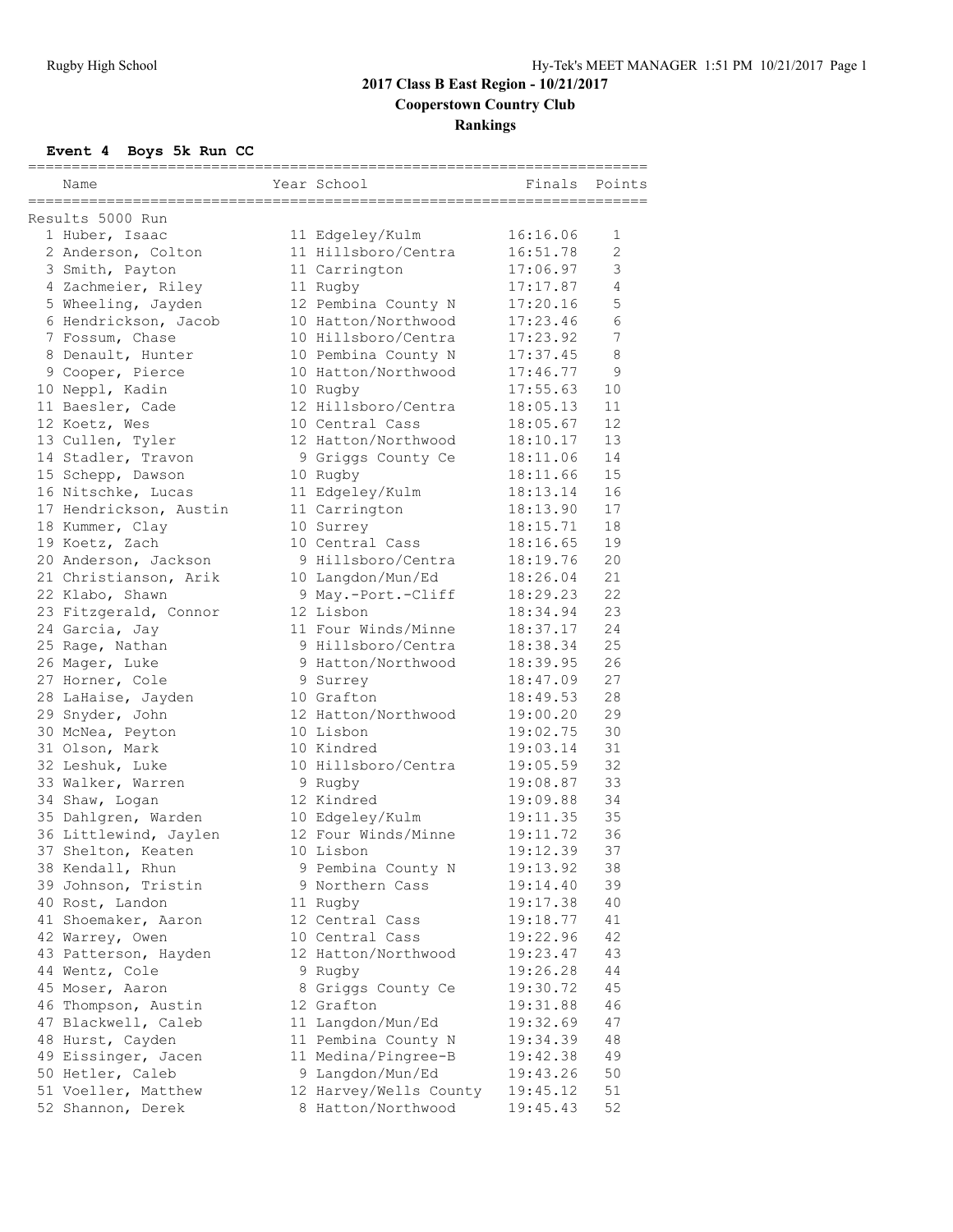| 53 | Lohnes, Caelen                    |
|----|-----------------------------------|
| 54 | Campbell, Cole                    |
| 55 | Kujanson, Noah                    |
| 56 | Harner, Logan                     |
| 57 | Hennings, Hunter                  |
| 58 | Praska, Connor                    |
| 59 |                                   |
|    | Rexin, Jacob                      |
| 60 | Alinder, Kaleb                    |
| 61 | Nicolai, Micah                    |
| 62 | Olson, Paul                       |
| 63 | Kram, Jacob                       |
| 64 | Huff, Aaron                       |
| 65 | Bartels, Parker                   |
| 66 | Robertson, Truth                  |
| 67 |                                   |
| 68 | Suda, Riley<br>Gross, Evan        |
| 69 | Korsmo, Rayne                     |
| 70 | Tripp, Bryson                     |
| 71 | Nelson, Gavin                     |
| 72 | Palmer, Kade                      |
| 73 | Lehfeldt, Jase                    |
| 74 | Schill, Michael                   |
| 75 | Gilley, Cameron                   |
|    |                                   |
| 76 | Mogen, Gunner                     |
| 77 | Lundwall, Tanner                  |
| 78 | Aberle, Brody                     |
| 79 | Broadwell, Joe<br>Schaffer, Ethan |
| 80 |                                   |
| 81 | Dosch, Malachi                    |
| 82 | Peterson, Janzen                  |
| 83 | Dorman, Isaac                     |
| 84 | Helgoe, Noah                      |
| 85 |                                   |
| 86 | Urbach, Jacob<br>Scott, Zack      |
| 87 | Rath, Caaden                      |
| 88 | Odden, Ridley                     |
| 89 | Janis, Joaquin                    |
| 90 | Keo, Chadd                        |
| 91 | Wagner, Ian                       |
| 92 | Flanagan, Isaac                   |
| 93 | Wisnewski, Frosty                 |
| 94 | Foley, Jett                       |
|    |                                   |
| 95 | Reinke, Silas                     |
| 96 | Allen, Jade                       |
| 97 | Lettenmaier, Brady                |
| 98 | Jetty, Austin                     |
|    | 99 Johnson, Isaac                 |
| 00 | Ketterl, Carson                   |
| 01 | Marquardt, Oliver                 |
| 02 | Irmen, Tyler                      |
| 03 | Larock, Jacob                     |
| 04 | Flanagan, Solomon                 |
|    | 05 Jelinek, Brayden               |
|    | 06 Beliles, Coldin                |
|    | 07 Piatz, Peyton                  |
|    |                                   |

| 53 Lohnes, Caelen                           | 9 Four Winds/Minne  | 19:45.77             | 53  |
|---------------------------------------------|---------------------|----------------------|-----|
| 54 Campbell, Cole                           | 7 Kindred           | 19:47.78             | 54  |
| 55 Kujanson, Noah                           | 11 Sargent Central/ | 19:48.43             | 55  |
| 56 Harner, Logan                            | 7 Rugby             | 19:48.87             | 56  |
| 57 Hennings, Hunter                         | 12 Hillsboro/Centra | 19:49.29             | 57  |
| 58 Praska, Connor                           | 8 Hatton/Northwood  | 19:51.14             | 58  |
| 59 Rexin, Jacob                             | 8 Carrington        | 19:51.78             | 59  |
| 60 Alinder, Kaleb                           | 7 Carrington        | 19:55.77             | 60  |
| 61 Nicolai, Micah                           | 12 New Rockford-She | 19:56.63             | 61  |
| 62 Olson, Paul                              | 8 Kindred           | 19:59.89             | 62  |
| 63 Kram, Jacob                              | 12 Langdon/Mun/Ed   | 20:00.39             | 63  |
| 64 Huff, Aaron                              | 10 Medina/Pingree-B | 20:01.69             | 64  |
| 65 Bartels, Parker                          | 10 Kindred          | 20:02.43             | 65  |
| 66 Robertson, Truth                         | 10 Four Winds/Minne | 20:07.27             | 66  |
| 67 Suda, Riley                              | 7 Grafton           | 20:11.24             | 67  |
| 68 Gross, Evan                              | 9 Central Cass      | 20:12.08             | 68  |
| 69 Korsmo, Rayne                            | 8 Hatton/Northwood  | 20:12.65             | 69  |
| 70 Tripp, Bryson                            | 10 Medina/Pingree-B | 20:13.41             | 70  |
| 71 Nelson, Gavin                            | 7 Griggs County Ce  | 20:15.99             | 71  |
| 72 Palmer, Kade                             | 9 May.-Port.-Cliff  | 20:16.46             | 72  |
| 73 Lehfeldt, Jase                           | 11 Grafton          | 20:16.83             | 73  |
| 74 Schill, Michael                          | 12 Pembina County N | 20:17.90             | 74  |
| 75 Gilley, Cameron                          | 12 Central Cass     | 20:19.23             | 75  |
| 76 Mogen, Gunner                            | 9 Velva             | 20:20.82             | 76  |
| 77 Lundwall, Tanner                         | 8 May.-Port.-Cliff  | 20:29.33             | 77  |
| 78 Aberle, Brody                            | 10 Lisbon           | 20:29.57             | 78  |
| 79 Broadwell, Joe                           | 9 Carrington        | 20:31.89             | 79  |
| 80 Schaffer, Ethan                          | 8 Kindred           | 20:35.84             | 80  |
| 81 Dosch, Malachi                           | 9 Rugby             | 20:37.16             | 81  |
| 82 Peterson, Janzen                         | 12 Pembina County N | 20:38.40             | 82  |
| 83 Dorman, Isaac                            | 7 Hatton/Northwood  | 20:38.89             | 83  |
| 84 Helgoe, Noah                             | 9 Pembina County N  | 20:40.56             | 84  |
| 85 Urbach, Jacob                            | 8 Lisbon            | 20:42.48             | 85  |
| 86 Scott, Zack                              | 9 Griggs County Ce  | 20:42.79             | 86  |
| 87 Rath, Caaden                             | 9 Kindred           | 20:43.18             | 87  |
| 88 Odden, Ridley                            | 8 Rugby             | 20:44.47             | 88  |
| 89 Janis, Joaquin                           | 9 Langdon/Mun/Ed    | 20:46.37             | 89  |
| 90 Keo, Chadd                               | 10 Warwick          | 20:52.02             | 90  |
| 91 Wagner, Ian                              | 10 Ellendale        | 20:52.94             | 91  |
| 92 Flanagan, Isaac                          | 8 Surrey            | 20:53.63             | 92  |
| 93 Wisnewski, Frosty                        | 8 Central Cass      | 20:59.43             | 93  |
| 94 Foley, Jett                              | 10 Richland         | 20:59.78             | 94  |
| 95 Reinke, Silas                            | 8 Lisbon            | 21:00.08             | 95  |
| 96 Allen, Jade                              | 12 Central Cass     | 21:01.04             | 96  |
| 97 Lettenmaier, Brady                       | 7 LaMoure-Marion    | 21:06.22             | 97  |
| 98 Jetty, Austin                            | 10 Four Winds/Minne | 21:06.94             | 98  |
| 99 Johnson, Isaac                           | 7 Northern Cass     | 21:07.52             | 99  |
| 100 Ketterl, Carson                         | 9 Hillsboro/Centra  | 21:09.24             | 100 |
| 101 Marquardt, Oliver                       | 7 May.-Port.-Cliff  | 21:09.71             | 101 |
| 102 Irmen, Tyler                            | 12 Velva            | 21:12.24             | 102 |
| 103 Larock, Jacob                           | 9 Four Winds/Minne  | 21:14.56             | 103 |
| 104 Flanagan, Solomon                       | 7 Surrey            | 21:16.90             | 104 |
|                                             | 7 Sargent Central/  |                      | 105 |
| 105 Jelinek, Brayden<br>106 Beliles, Coldin | 7 Hillsboro/Centra  | 21:25.47<br>21:25.88 | 106 |
| 107 Piatz, Peyton                           | 10 Kindred          | 21:26.41             | 107 |
|                                             |                     |                      |     |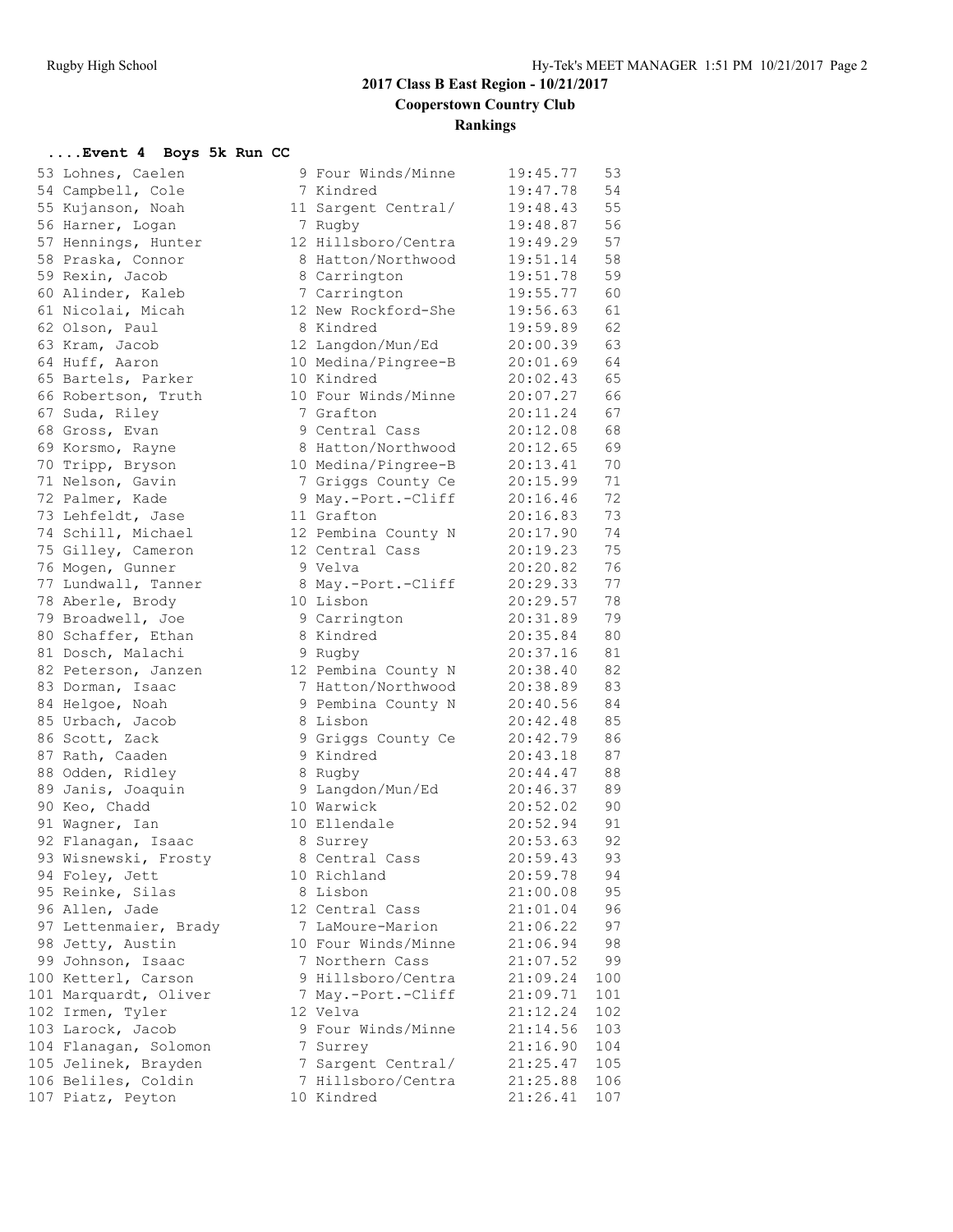| 108 Rode, Calen         | 11 LaMoure-Marion      | 21:26.96       | 108 |
|-------------------------|------------------------|----------------|-----|
| 109 Haugen, Tanner      | 9 Griggs County Ce     | 21:27.50       | 109 |
| 110 Sondrol, Riley      | 12 Hillsboro/Centra    | 21:31.10       | 110 |
| 111 Carr, Joey          | 8 May.-Port.-Cliff     | 21:31.60       | 111 |
| 112 Foskett, Dusty      | 12 Griggs County Ce    | 21:32.71       | 112 |
| 113 Feather, Gary       | 10 Warwick             | 21:33.06       | 113 |
| 114 Lemon, Bryce        | 11 Surrey              | 21:33.47       | 114 |
| 115 Frankki, Zach       | 10 Sargent Central/    | 21:34.49 115   |     |
| 116 Mittleider, Mason   | 8 Langdon/Mun/Ed       | 21:41.65 116   |     |
| 117 Mau, Simon          | 7 Hillsboro/Centra     | 21:43.98 117   |     |
| 118 Frankki, Ben        | 12 Sargent Central/    | $21:46.89$ 118 |     |
| 119 Jelinek, Kaden      | 7 Sargent Central/     | 21:48.52       | 119 |
| 120 Broadwell, Zach     | 12 Carrington          | 21:49.76 120   |     |
| 121 Littlewind, Dylon   | 11 Four Winds/Minne    | $21:52.55$ 121 |     |
| 122 Sell, Noah          | 12 Hatton/Northwood    | $21:57.78$ 122 |     |
| 123 Boggs, Luke         | 10 Griggs County Ce    | 21:59.59 123   |     |
| 124 Reis, Levi          | 7 Ellendale            | 22:00.41 124   |     |
| 125 Suda, Ethan         | 8 Grafton              | 22:01.28       | 125 |
| 126 Stoppleworth, Jack  | 7 Kindred              | 22:03.01 126   |     |
| 127 Parsons, Carter     | 10 Grafton             | 22:05.37 127   |     |
| 128 Johnson, Perrin     | 7 Kindred              | 22:05.79 128   |     |
| 129 Thex, Will          | 9 Velva                | 22:06.38 129   |     |
| 130 Nygaard, Reese      | 8 Hatton/Northwood     | 22:07.77 130   |     |
| 131 Buckeye, Travis     | 10 Edgeley/Kulm        | 22:12.90       | 131 |
| 132 Flores/Rios, Oliver | 8 Grafton              | 22:14.48 132   |     |
| 133 Kaim, Seth          | 12 Central Cass        | 22:15.88 133   |     |
| 134 Henderson, Grady    | 8 Edgeley/Kulm         | 22:16.31 134   |     |
| 135 Wulfekuhle, Zach    | 10 Richland            | 22:18.38 135   |     |
| 136 Cooper, Aaron       | 8 Hillsboro/Centra     | 22:19.96       | 136 |
| 137 Sherva, Ethan       | 10 Hillsboro/Centra    | 22:21.34       | 137 |
| 138 Lura, Jonathan      | 8 Carrington           | 22:27.08       | 138 |
| 139 Sjoquist, Mathew    | 9 Harvey/Wells County  | 22:29.07 139   |     |
| 140 Larson, Eli         | 7 Griggs County Ce     | 22:30.96 140   |     |
| 141 Dramstad, Gabe      | 9 Griggs County Ce     | 22:38.17 141   |     |
| 142 Wright, Jake        | 7 Hillsboro/Centra     | 22:38.73       | 142 |
| 143 Dumas, Maxwell      | 7 Grafton              | 22:40.65       | 143 |
| 144 Green, Aaron        | 9 Four Winds/Minne     | 22:42.48 144   |     |
| 145 PerDue, Damien      | 9 Medina/Pingree-B     | 22:46.79 145   |     |
| 146 Jackson, Alex       | 10 Pembina County N    | 22:52.80 146   |     |
| 147 Ringdahl, Zach      | 10 Richland            | 22:55.45 147   |     |
| 148 Robertson, Justice  | 10 Four Winds/Minne    | 22:56.27 148   |     |
| 149 Paulson, Jack       | 7 Carrington           | 22:58.47       | 149 |
| 150 Steffes, Will       | 9 Northern Cass        | 23:00.89       | 150 |
| 151 Campbell, Kaden     | 8 Sargent Central/     | 23:05.54       | 151 |
| 152 Kaldor, John        | 7 Hillsboro/Centra     | 23:07.25       | 152 |
| 153 Page, Jacob         | 7 Carrington           | 23:10.23       | 153 |
| 154 Sondeland, Seth     | 9 Pembina County N     | 23:10.63       | 154 |
| 155 Gapp, Scott         | 9 Langdon/Mun/Ed       | 23:14.44       | 155 |
| 156 Brinegar, Alexander | 8 Langdon/Mun/Ed       | 23:16.46       | 156 |
| 157 Heck, Kalob         | 8 Grafton              | 23:19.43       | 157 |
| 158 DeGeldre, Jacob     | 7 Grafton              | 23:21.27       | 158 |
| 159 Mathern, Bridger    | 10 Edgeley/Kulm        | 23:24.13       | 159 |
| 160 Becker, Wyatt       | 7 Surrey               | 23:32.31       | 160 |
| 161 Trautman, Travis    | 12 Central Cass        | 23:33.40       | 161 |
| 162 Pratt, Chris        | 10 Harvey/Wells County | 23:37.37       | 162 |
|                         |                        |                |     |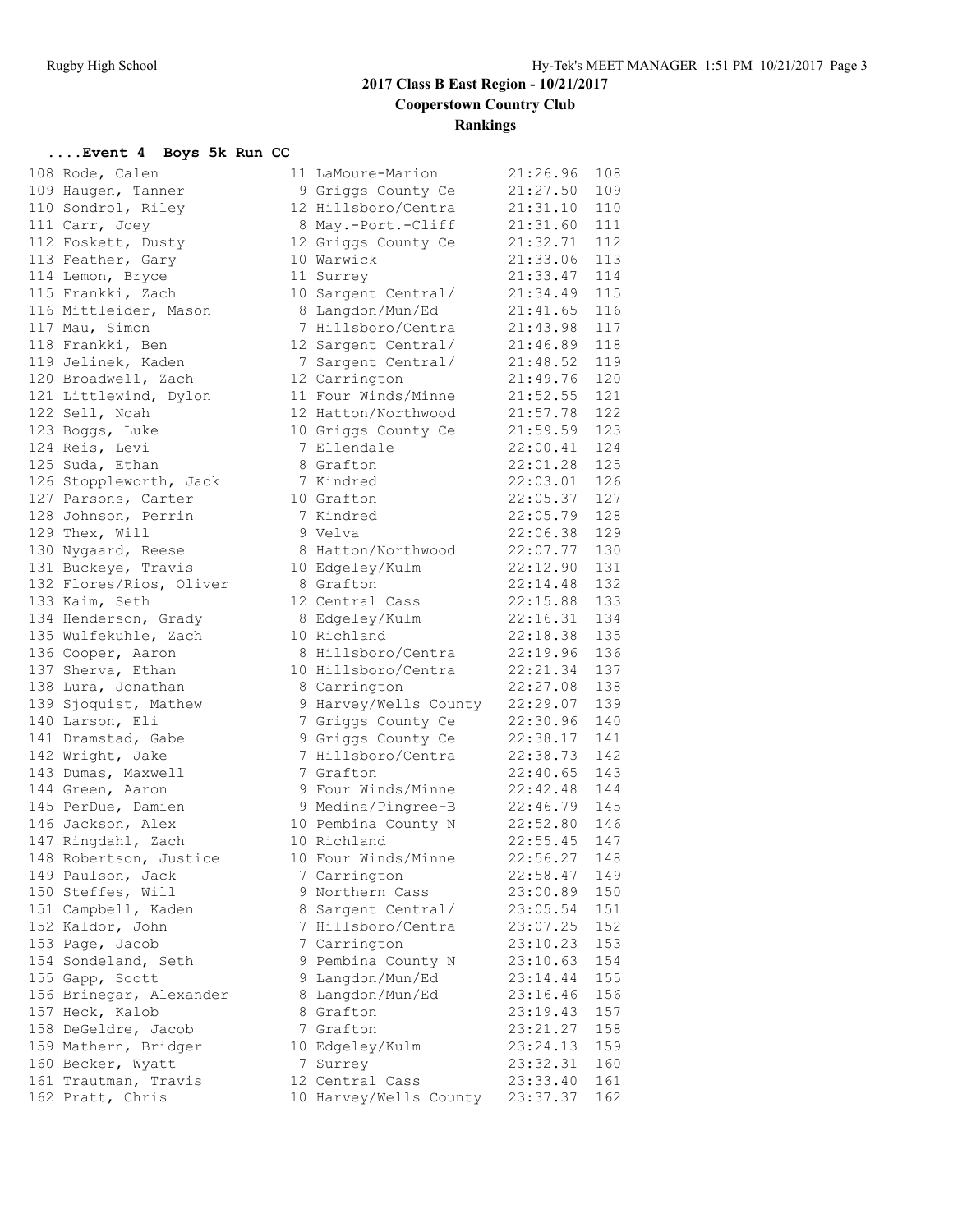| 163 Martin, Preston     | 12 Medina/Pingree-B | 23:38.15       | 163 |
|-------------------------|---------------------|----------------|-----|
| 164 Flores, Justin      | 12 Grafton          | 23:40.29       | 164 |
| 165 Wanzek, Sawyer      | 7 Medina/Pingree-B  | 23:49.34       | 165 |
| 166 Poulsen, Ben        | 11 Surrey           | 23:51.58       | 166 |
| 167 Foster, Erik        | 7 Rugby             | 23:57.40       | 167 |
| 168 Bergh, Matt         | 9 Central Cass      | 23:58.59       | 168 |
| 169 Crawford, Jacob     | 8 May.-Port.-Cliff  | 23:59.96       | 169 |
| 170 Avila, Damian       | 10 Pembina County N | 24:05.88       | 170 |
| 171 Palmer, Isaiah      | 7 May.-Port.-Cliff  | 24:11.82       | 171 |
| 172 Bina, Adam          | 8 Hatton/Northwood  | 24:25.47 172   |     |
| 173 Larsen, Tate        | 8 Carrington        | 24:41.60 173   |     |
| 174 Odenbach, Lane      | 9 Medina/Pingree-B  | 24:42.01 174   |     |
| 175 Jelinek, Warren     | 7 Grafton           | 24:46.76       | 175 |
| 176 Skoog, Adam         | 7 Richland          | 24:54.08       | 176 |
| 177 Henderson, Payton   | 9 Langdon/Mun/Ed    | 25:00.93       | 177 |
| 178 Mostad, Jon         | 10 Pembina County N | 25:02.86 178   |     |
| 179 Sanford, Trenton    | 10 Rugby            | 25:04.83 179   |     |
| 180 Fimreite, Wyatt     | 8 Velva             | 25:09.88 180   |     |
| 181 Dramstad, Kaden     | 12 Griggs County Ce | 25:18.56 181   |     |
| 182 Engebretson, Blake  | 8 Velva             | 25:25.86       | 182 |
| 183 Kern, Kenny         | 12 Grafton          | 25:29.59       | 183 |
| 184 Herbert, Carson     | 12 Hatton/Northwood | 25:42.95       | 184 |
| 185 Friedt, Jaden       | 12 Pembina County N | 25:54.34       | 185 |
| 186 Zimmer, Luke        | 9 Velva             | 26:18.13       | 186 |
| 187 Bigwood, Nick       | 12 Pembina County N | 26:19.67 187   |     |
| 188 Brien, Mathias      | 9 Rolla             | 26:28.37 188   |     |
| 189 Kummer, Logan       | 11 Richland         | 26:33.12 189   |     |
| 190 Joseph, Harrison    | 7 New Rockford-She  | 26:40.78       | 190 |
| 191 Frankki, Dylan      | 8 Sargent Central/  | 27:55.87       | 191 |
| 192 Larson, Carter      | 7 Carrington        | 28:00.43       | 192 |
| 193 Schlecht, Alex      | 10 Pembina County N | 28:29.64       | 193 |
| 194 Grenz, Evan         | 9 Sargent Central/  | 28:45.73       | 194 |
| 195 Sower, Carter       | 9 Langdon/Mun/Ed    | 28:51.99 195   |     |
| 196 Christianson, Mason | 7 Langdon/Mun/Ed    | 29:15.43 196   |     |
| 197 Vollmer, Brandon    | 8 Velva             | 30:50.66 197   |     |
| 198 Schatz, Austin      | 11 Velva            | $32:27.95$ 198 |     |
| 199 McGuire, James      | 10 Carrington       | 33:14.97 199   |     |
| 200 Tallmadge, Jarrett  | 7 Carrington        | 38:28.76       | 200 |
|                         | Team Scores         |                |     |

| Total                       |  |  |  |    | $*8$                                           | $*9$                                    |
|-----------------------------|--|--|--|----|------------------------------------------------|-----------------------------------------|
|                             |  |  |  |    |                                                |                                         |
|                             |  |  |  |    |                                                | ា ೧ 6                                   |
|                             |  |  |  |    |                                                |                                         |
|                             |  |  |  |    |                                                |                                         |
| 2 Hatton/Northwood/Thompson |  |  |  | 52 |                                                | -69                                     |
|                             |  |  |  |    |                                                |                                         |
|                             |  |  |  |    |                                                |                                         |
|                             |  |  |  |    | $1 \t2 \t3 \t4 \t5 \t*6$<br>83 6 9 13 26 29 43 | $*7$<br>65 2 7 11 20 25 32 57 100<br>58 |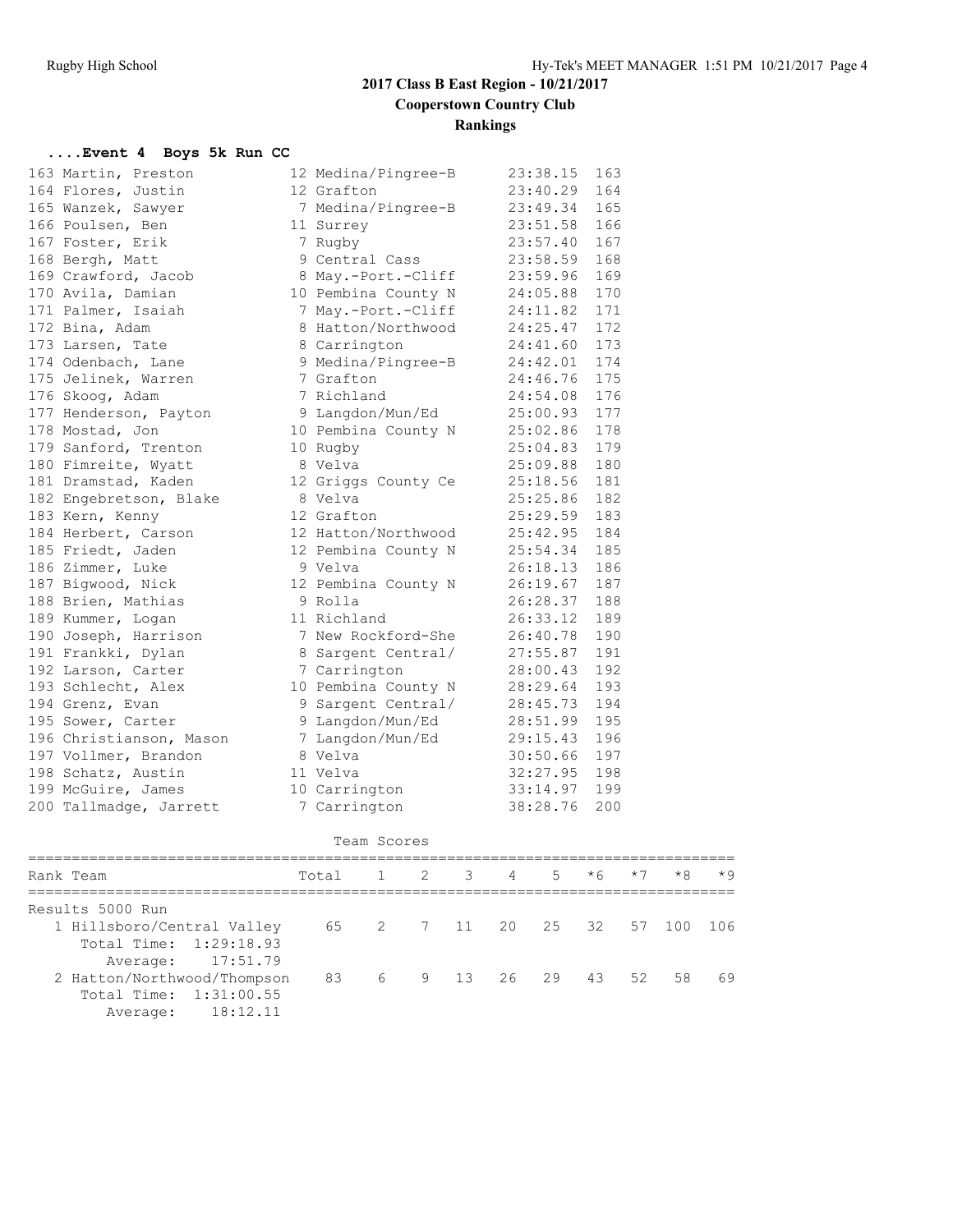**Rankings**

| Event 4 Boys 5k Run CC                            |            |              |            |            |            |                 |             |     |     |     |
|---------------------------------------------------|------------|--------------|------------|------------|------------|-----------------|-------------|-----|-----|-----|
| 3 Rugby<br>Total Time:<br>1:31:51.41              | 102        | 4            | 10         | 15         | 33         | 40              | 44          | 56  | 81  | 88  |
| 18:22.29<br>Average:<br>4 Pembina County North    | 173        | 5            | 8          | 38         | 48         | 74              | 82          | 84  | 146 | 154 |
| Total Time:<br>1:34:03.82<br>18:48.77<br>Average: |            |              |            |            |            |                 |             |     |     |     |
| 5 Central Cass                                    | 182        | 12           | 19         | 41         | 42         | 68              | 75          | 93  | 96  | 133 |
| Total Time:<br>1:35:16.13<br>19:03.23<br>Average: |            |              |            |            |            |                 |             |     |     |     |
| 6 Carrington                                      | 218        | 3            | 17         | 59         | 60         | 79              | 120         | 138 | 149 | 153 |
| Total Time:<br>1:35:40.31<br>19:08.07<br>Average: |            |              |            |            |            |                 |             |     |     |     |
| 7 Kindred                                         | 246        | 31           | 34         | 54         | 62         | 65              | 80          | 87  | 107 | 126 |
| Total Time:<br>1:38:03.12                         |            |              |            |            |            |                 |             |     |     |     |
| 19:36.63<br>Average:                              |            |              |            |            |            |                 |             |     |     |     |
| 8 Lisbon                                          | 253        | 23           | 30         | 37         | 78         | 85              | 95          |     |     |     |
| Total Time:<br>1:38:02.13                         |            |              |            |            |            |                 |             |     |     |     |
| 19:36.43<br>Average:                              |            |              |            |            |            |                 |             |     |     |     |
| 9 Langdon Area/Munich/Edmor                       | 270        | 21           | 47         | 50         | 63         | 89              | 116         | 155 | 156 | 177 |
| Total Time:<br>1:38:28.75                         |            |              |            |            |            |                 |             |     |     |     |
| 19:41.75<br>Average:<br>10 Four Winds/Minnewaukan | 277        | 24           | 36         | 53         | 66         | 98              | 103         | 121 | 144 | 148 |
| Total Time:<br>1:38:48.87                         |            |              |            |            |            |                 |             |     |     |     |
| Average:<br>19:45.78                              |            |              |            |            |            |                 |             |     |     |     |
| 11 Edgeley/Kulm                                   | 317        | $\mathbf{1}$ | 16         | 35         | 131        | 134             | 159         |     |     |     |
| Total Time:<br>1:38:09.76                         |            |              |            |            |            |                 |             |     |     |     |
| 19:37.96<br>Average:                              |            |              |            |            |            |                 |             |     |     |     |
| 12 Griggs County Central                          | 325        | 14           | 45         | 71         | 86         | 109             | 112         | 123 | 140 | 141 |
| Total Time:<br>1:40:08.06                         |            |              |            |            |            |                 |             |     |     |     |
| 20:01.62<br>Average:                              |            |              |            |            |            |                 |             |     |     |     |
| 13 Grafton<br>Total Time:<br>1:40:50.76           | 339        | 28           | 46         | 67         | 73         | 125             | 127         | 132 | 143 | 157 |
| 20:10.16<br>Average:                              |            |              |            |            |            |                 |             |     |     |     |
| 14 Surrey                                         | 355        | 18           | 27         | 92         | 104        | 114             | 160         | 166 |     |     |
| Total Time:<br>1:40:46.80                         |            |              |            |            |            |                 |             |     |     |     |
| 20:09.36<br>Average:                              |            |              |            |            |            |                 |             |     |     |     |
| 15 May.-Port.-Cliff.-Gales.                       | 383        | 22           | 72         | 77         | 101        | 111             | 169         | 171 |     |     |
| Total Time:<br>1:41:56.33                         |            |              |            |            |            |                 |             |     |     |     |
| 20:23.27<br>Average:                              |            |              |            |            |            |                 |             |     |     |     |
| 16 Medina/Pingree-Buchanan                        | 491        | 49           | 64         |            | 70 145     |                 | 163 165 174 |     |     |     |
| Total Time: 1:46:22.42<br>21:16.49                |            |              |            |            |            |                 |             |     |     |     |
| Average:<br>17 Sargent Central/Lidgerwoo          | 512        | 55           | 105        | 115        |            | 118 119 151 191 |             |     | 194 |     |
| Total Time:<br>1:46:23.80                         |            |              |            |            |            |                 |             |     |     |     |
| 21:16.76<br>Average:                              |            |              |            |            |            |                 |             |     |     |     |
| 18 Velva                                          | 669        | 76           | 102        | 129        | 180        | 182             | 186         | 197 | 198 |     |
| Total Time: 1:54:15.18                            |            |              |            |            |            |                 |             |     |     |     |
| Average:<br>22:51.04                              |            |              |            |            |            |                 |             |     |     |     |
| 19 Northern Cass                                  | 687        | 39           | 99         | 150        | 199        | 200             |             |     |     |     |
| 20 Richland                                       | 741        | 94           | 135        | 147        | 176        | 189             |             |     |     |     |
| Total Time: 1:57:40.81                            |            |              |            |            |            |                 |             |     |     |     |
| Average: 23:32.17                                 |            |              |            |            |            |                 |             |     |     |     |
| 21 Harvey/Wells County<br>22 Warwick              | 751<br>803 | 51<br>90     | 139<br>113 | 162<br>199 | 199<br>200 | 200<br>201      |             |     |     |     |
| 23 LaMoure-Marion                                 | 805        | 97           | 108        | 199        | 200        | 201             |             |     |     |     |
|                                                   |            |              |            |            |            |                 |             |     |     |     |